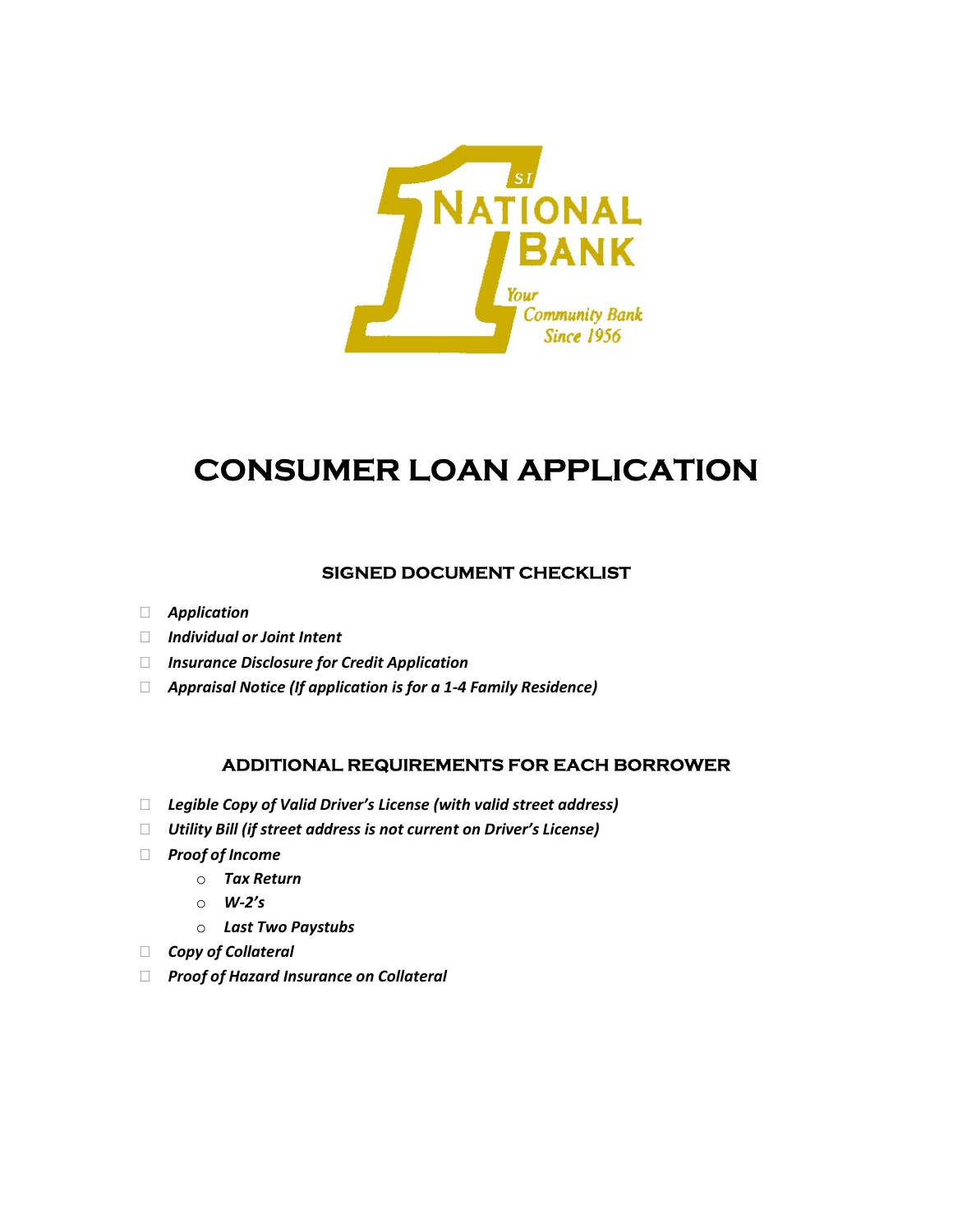#### **FIRST NATIONAL BANK** 414 10th St., PO Box 9 451 Sudderth Drive **Alamogordo, NM 88310**<br>Puidoso, NM 88310 **Alamogordo, NM 88310** 41525 NM 9934 FIRST NATIONAL BANK FIRST NATIONAL BANK FIRST NATIONAL BANK<br>451 Sudderth Drive **First National Actual Act A1 10 St.** PO Box 9 908 West Main St.

Ruidoso, NM 88345 **Artesia, NM 88210 Artesia**, NM 88210

## **CREDIT APPLICATION**

|                                                                                        |                                                                                                               | is protected by our privacy policy and federal law.    |                                                                       | IMPORTANT APPLICANT INFORMATION: Federal law requires financial institutions to obtain sufficient information to verify your identity. You may be asked several questions and to provide one or more forms of identification t                                                      |                                          |                                                     |                                  |                          |                      |    |                           |                 |                                                                  |
|----------------------------------------------------------------------------------------|---------------------------------------------------------------------------------------------------------------|--------------------------------------------------------|-----------------------------------------------------------------------|-------------------------------------------------------------------------------------------------------------------------------------------------------------------------------------------------------------------------------------------------------------------------------------|------------------------------------------|-----------------------------------------------------|----------------------------------|--------------------------|----------------------|----|---------------------------|-----------------|------------------------------------------------------------------|
|                                                                                        |                                                                                                               |                                                        |                                                                       | TYPE OF CREDIT REQUESTED                                                                                                                                                                                                                                                            |                                          |                                                     |                                  |                          |                      |    | FOR CREDITOR USE          |                 |                                                                  |
| IMPORTANT: Check (X) the appropriate boxes below and complete the applicable sections. |                                                                                                               |                                                        |                                                                       |                                                                                                                                                                                                                                                                                     |                                          |                                                     | CLASS NO                         |                          |                      |    |                           |                 |                                                                  |
| <b>SECURED</b>                                                                         |                                                                                                               |                                                        |                                                                       | INDIVIDUAL CREDIT - relying solely on my income or assets                                                                                                                                                                                                                           |                                          |                                                     |                                  |                          |                      |    |                           |                 |                                                                  |
|                                                                                        | UNSECURED<br>NDIVIDUAL CREDIT - relying on my income or assets as well as income or assets from other sources |                                                        |                                                                       |                                                                                                                                                                                                                                                                                     |                                          |                                                     |                                  |                          |                      |    |                           |                 |                                                                  |
|                                                                                        |                                                                                                               |                                                        |                                                                       | JOINT CREDIT - We intend to apply for joint credit. (initials)                                                                                                                                                                                                                      |                                          |                                                     |                                  | DECLINED SY              |                      |    |                           |                 |                                                                  |
| AMOUNT REQUESTED<br>FOR HOW LONG                                                       |                                                                                                               |                                                        | <b>PAYMENT DATE DESIRED</b><br><b>WANT TO REPAY</b><br>$\Box$ MONTHLY |                                                                                                                                                                                                                                                                                     |                                          |                                                     | PROCEEDS OF LOAN TO BE USED FOR: |                          |                      |    |                           |                 |                                                                  |
|                                                                                        |                                                                                                               |                                                        |                                                                       |                                                                                                                                                                                                                                                                                     |                                          |                                                     |                                  |                          |                      |    |                           |                 |                                                                  |
|                                                                                        |                                                                                                               |                                                        |                                                                       | SECTION A - INDIVIDUAL APPLICANT INFORMATION                                                                                                                                                                                                                                        |                                          |                                                     |                                  |                          |                      |    |                           |                 |                                                                  |
| <b>NAME</b>                                                                            |                                                                                                               |                                                        |                                                                       |                                                                                                                                                                                                                                                                                     | <b>EMAIL ADDRESS</b>                     |                                                     |                                  |                          |                      |    |                           |                 |                                                                  |
| <b>BIRTHDATE</b>                                                                       |                                                                                                               | HOME PHONE NO.                                         |                                                                       | NO. DEPENDENTS<br>SOCIAL SECURITY NO.<br>CELL PHONE NO.                                                                                                                                                                                                                             |                                          |                                                     | <b>AGES OF DEPENDENTS</b>        |                          |                      |    |                           |                 |                                                                  |
| ADDRESS (Street, City, State & Zip)                                                    |                                                                                                               |                                                        |                                                                       |                                                                                                                                                                                                                                                                                     |                                          |                                                     |                                  | <b>COUNTY</b>            |                      |    | Do you<br>or              | own             | <b>HOW LONG</b>                                                  |
|                                                                                        | PREVIOUS ADDRESS (Street, City, State & Zip) (Complete if less than 3 years at present address)               |                                                        |                                                                       |                                                                                                                                                                                                                                                                                     |                                          |                                                     |                                  | <b>COUNTY</b><br>Did you |                      |    | rent?<br>own              | <b>HOW LONG</b> |                                                                  |
| <b>EMPLOYER (Company Name &amp; Address)</b>                                           |                                                                                                               |                                                        |                                                                       |                                                                                                                                                                                                                                                                                     |                                          |                                                     |                                  |                          |                      |    | or                        | rent?           | <b>HOW LONG</b>                                                  |
| <b>BUSINESS PHONE</b>                                                                  |                                                                                                               | Ext.                                                   |                                                                       | POSITION OR TITLE                                                                                                                                                                                                                                                                   |                                          |                                                     |                                  | <b>SALARY PER MONTH</b>  |                      |    |                           |                 |                                                                  |
|                                                                                        |                                                                                                               | PREVIOUS EMPLOYER (Company Name & Address)             |                                                                       |                                                                                                                                                                                                                                                                                     |                                          | GROSS: \$                                           |                                  |                          | NET: \$              |    |                           |                 | <b>HOW LONG</b>                                                  |
|                                                                                        |                                                                                                               | NAME & ADDRESS OF NEAREST RELATIVE NOT LIVING WITH YOU |                                                                       |                                                                                                                                                                                                                                                                                     |                                          |                                                     | <b>RELATIONSHIP</b>              |                          |                      |    |                           |                 | TELEPHONE NO. (include Area Code)                                |
|                                                                                        |                                                                                                               |                                                        |                                                                       |                                                                                                                                                                                                                                                                                     |                                          |                                                     |                                  |                          |                      |    |                           |                 |                                                                  |
|                                                                                        |                                                                                                               |                                                        |                                                                       | Alimony, child support, or separate maintenance income need not be revealed if you do not wish to have it considered as a basis for repaying this obligation.<br>Alimony, child support, separate maintenance received under   Court Order   Written Agreement   Oral Understanding |                                          |                                                     |                                  |                          |                      |    |                           |                 |                                                                  |
| SOURCES OF OTHER INCOME                                                                |                                                                                                               |                                                        |                                                                       |                                                                                                                                                                                                                                                                                     |                                          |                                                     |                                  |                          |                      |    | AMOUNT PER MONTH          |                 |                                                                  |
| $\blacksquare$ No                                                                      | Yes (Explain)                                                                                                 |                                                        |                                                                       | Is any income listed in this Section likely to be reduced before the credit request is paid off?                                                                                                                                                                                    |                                          |                                                     |                                  |                          | $\sqcup$ No          |    | Yes - When?               |                 | Have you previously received credit from us?                     |
|                                                                                        |                                                                                                               |                                                        |                                                                       | SECTION B - JOINT APPLICANT OR OTHER PARTY INFORMATION<br>Complete only if: for joint credit, for individual credit relying on income or assets from other sources, or applicant is married and resides in a community property state.                                              |                                          |                                                     |                                  |                          |                      |    |                           |                 |                                                                  |
| <b>NAME</b>                                                                            |                                                                                                               |                                                        |                                                                       |                                                                                                                                                                                                                                                                                     |                                          |                                                     |                                  |                          | <b>EMAIL ADDRESS</b> |    |                           |                 |                                                                  |
| <b>BIRTHDATE</b>                                                                       | HOME PHONE NO.                                                                                                |                                                        |                                                                       | CELL PHONE NO.                                                                                                                                                                                                                                                                      |                                          |                                                     | SOCIAL SECURITY NO.              |                          | NO. DEPENDENTS       |    | <b>AGES OF DEPENDENTS</b> |                 |                                                                  |
|                                                                                        | RELATIONSHIP TO APPLICANT (if Any)                                                                            |                                                        |                                                                       | PRESENT ADDRESS (Street, City, State & Zip)                                                                                                                                                                                                                                         |                                          |                                                     |                                  |                          |                      |    |                           |                 | <b>HOW LONG</b>                                                  |
| <b>EMPLOYER (Company Name &amp; Address)</b>                                           |                                                                                                               |                                                        |                                                                       |                                                                                                                                                                                                                                                                                     |                                          |                                                     |                                  |                          |                      |    |                           |                 | <b>HOW LONG</b>                                                  |
|                                                                                        |                                                                                                               |                                                        |                                                                       |                                                                                                                                                                                                                                                                                     |                                          |                                                     |                                  |                          |                      |    |                           |                 |                                                                  |
| <b>BUSINESS PHONE</b><br>POSITION OR TITLE<br>Ext.                                     |                                                                                                               |                                                        |                                                                       |                                                                                                                                                                                                                                                                                     | SALARY PER MONTH<br>NET: \$<br>GROSS: \$ |                                                     |                                  |                          |                      |    |                           |                 |                                                                  |
|                                                                                        |                                                                                                               | PREVIOUS EMPLOYER (Company Name & Address)             |                                                                       |                                                                                                                                                                                                                                                                                     |                                          |                                                     |                                  |                          |                      |    |                           |                 | <b>HOW LONG</b>                                                  |
|                                                                                        |                                                                                                               |                                                        |                                                                       | Alimony, child support, or separate maintenance income need not be revealed if you do not wish to have it considered as a basis for repaying this obligation.                                                                                                                       |                                          |                                                     |                                  |                          |                      |    |                           |                 |                                                                  |
| SOURCES OF OTHER INCOME                                                                |                                                                                                               |                                                        |                                                                       | Alimony, child support, or separate maintenance received under: $\Box$ Court Order Written Agreement Oral Understanding                                                                                                                                                             |                                          |                                                     |                                  |                          |                      |    | AMOUNT PER MONTH          |                 |                                                                  |
|                                                                                        |                                                                                                               |                                                        |                                                                       |                                                                                                                                                                                                                                                                                     |                                          |                                                     |                                  |                          |                      | \$ |                           |                 |                                                                  |
| $\Box$ NO                                                                              | ∐ Yes (Explain)                                                                                               |                                                        |                                                                       | Is any income listed in this Section likely to be reduced before the credit requested is paid off?                                                                                                                                                                                  |                                          |                                                     | $\Box$ No                        |                          | Yes - When?          |    |                           |                 | Has Joint Applicant or Other Party ever received credit from us? |
|                                                                                        |                                                                                                               |                                                        |                                                                       | <b>SECTION C - MARITAL STATUS</b><br>Complete only if: for joint or secured credit, or applicant resides in a community property state or is relying<br>on property located in such a state as a basis for repayment of the credit requested.                                       |                                          |                                                     |                                  |                          |                      |    |                           |                 |                                                                  |
| <b>APPLICANT</b>                                                                       |                                                                                                               | Married                                                |                                                                       | Separated                                                                                                                                                                                                                                                                           |                                          | Unmarried (including single, divorced, and widowed) |                                  |                          |                      |    |                           |                 |                                                                  |
| OTHER PARTY                                                                            |                                                                                                               | Married                                                |                                                                       | Separated                                                                                                                                                                                                                                                                           |                                          | Unmarried (including single, divorced, and widowed) |                                  |                          |                      |    |                           |                 |                                                                  |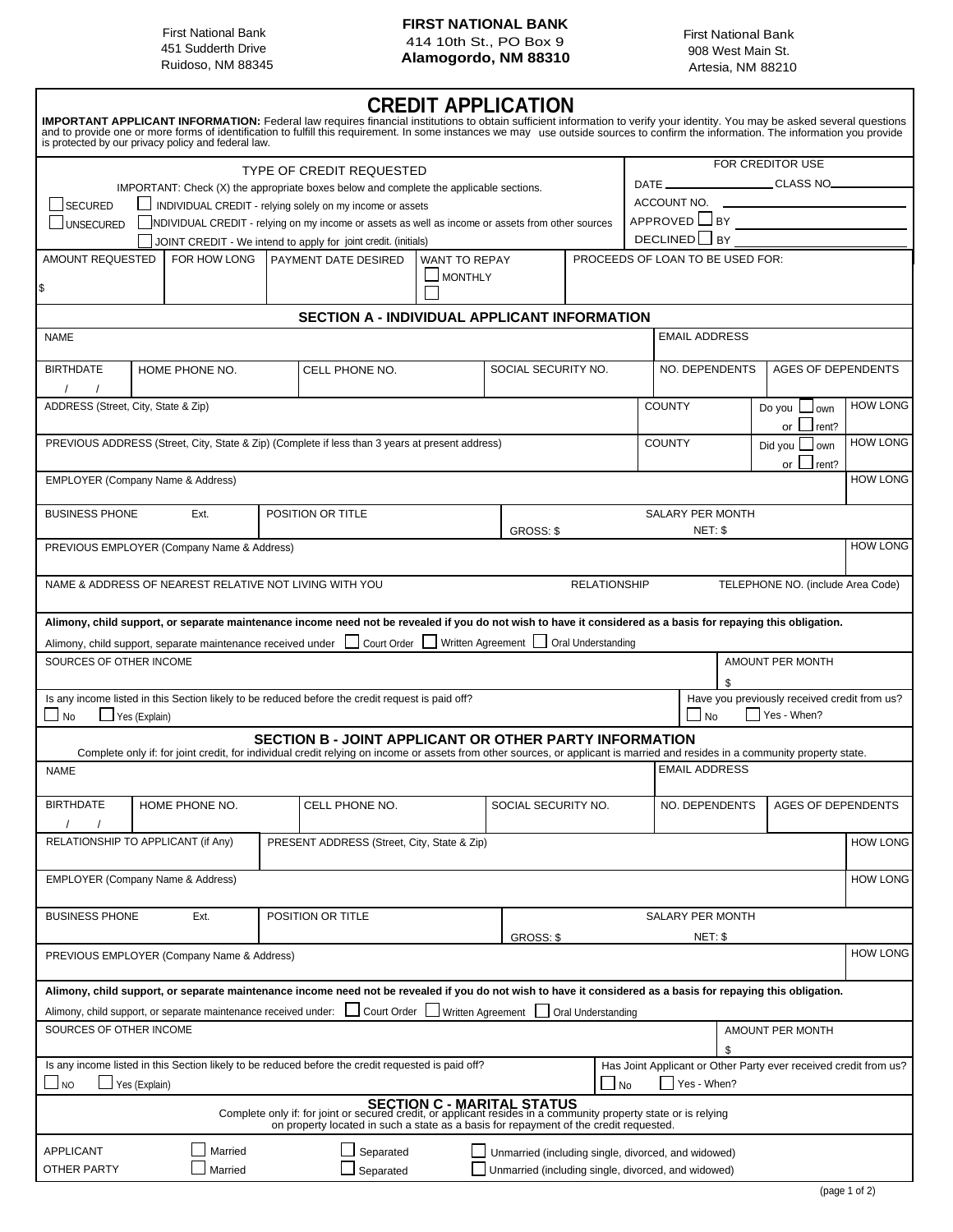|                                                                                                                                                                                                                                                                                                                                                                                                                                                             |                                                | SECTION D - ASSET & DEBT INFORMATION<br>If Section B has been completed, this Section should be completed giving information about both the Applicant and Joint Applicant or Other Person.<br>Please mark Applicant-related information with an "A". If Section B was not completed, only give information about the Applicant in this Section. |                                  |                                  |                                   |    |
|-------------------------------------------------------------------------------------------------------------------------------------------------------------------------------------------------------------------------------------------------------------------------------------------------------------------------------------------------------------------------------------------------------------------------------------------------------------|------------------------------------------------|-------------------------------------------------------------------------------------------------------------------------------------------------------------------------------------------------------------------------------------------------------------------------------------------------------------------------------------------------|----------------------------------|----------------------------------|-----------------------------------|----|
| <b>ASSETS OWNED</b> (Use separate sheet if necessary.)                                                                                                                                                                                                                                                                                                                                                                                                      |                                                |                                                                                                                                                                                                                                                                                                                                                 |                                  |                                  |                                   |    |
| <b>DESCRIPTION OF ASSETS</b>                                                                                                                                                                                                                                                                                                                                                                                                                                |                                                | <b>NAME IN WHICH THE ACCOUNT IS CARRIED</b>                                                                                                                                                                                                                                                                                                     | <b>SUBJECT TO DEBT?</b>          | <b>VALUE</b>                     |                                   |    |
| CHECKING ACCOUNT NUMBER(S)<br>(where)                                                                                                                                                                                                                                                                                                                                                                                                                       |                                                |                                                                                                                                                                                                                                                                                                                                                 |                                  |                                  | \$                                |    |
| SAVINGS ACCOUNT NUMBER(S)<br>(where)                                                                                                                                                                                                                                                                                                                                                                                                                        |                                                |                                                                                                                                                                                                                                                                                                                                                 |                                  |                                  |                                   |    |
| CERTIFICATE OF DEPOSIT(S)<br>(where)                                                                                                                                                                                                                                                                                                                                                                                                                        |                                                |                                                                                                                                                                                                                                                                                                                                                 |                                  |                                  |                                   |    |
| <b>MARKETABLE SECURITIES</b><br>(issuer, type, no. of shares)                                                                                                                                                                                                                                                                                                                                                                                               |                                                |                                                                                                                                                                                                                                                                                                                                                 |                                  |                                  |                                   |    |
| <b>REAL ESTATE</b><br>(location, date acquired)                                                                                                                                                                                                                                                                                                                                                                                                             |                                                |                                                                                                                                                                                                                                                                                                                                                 |                                  |                                  |                                   |    |
| LIFE INSURANCE<br>(issuer, face value)                                                                                                                                                                                                                                                                                                                                                                                                                      |                                                |                                                                                                                                                                                                                                                                                                                                                 |                                  |                                  |                                   |    |
| <b>AUTOMOBILES</b><br>(make, model, year)                                                                                                                                                                                                                                                                                                                                                                                                                   |                                                |                                                                                                                                                                                                                                                                                                                                                 |                                  |                                  |                                   |    |
| <b>OTHER</b><br>(list)                                                                                                                                                                                                                                                                                                                                                                                                                                      |                                                |                                                                                                                                                                                                                                                                                                                                                 |                                  |                                  |                                   |    |
| <b>TOTAL ASSETS</b>                                                                                                                                                                                                                                                                                                                                                                                                                                         |                                                |                                                                                                                                                                                                                                                                                                                                                 |                                  |                                  | \$                                |    |
| OUTSTANDING DEBTS (Include charge accounts, installment contracts, credit cards, rent, mortgages and other obligations. Use separate sheet if necessary.)                                                                                                                                                                                                                                                                                                   |                                                |                                                                                                                                                                                                                                                                                                                                                 |                                  |                                  |                                   |    |
| <b>CREDITOR</b>                                                                                                                                                                                                                                                                                                                                                                                                                                             | <b>NAME IN WHICH</b><br>THE ACCOUNT IS CARRIED |                                                                                                                                                                                                                                                                                                                                                 | <b>ORIGINAL</b><br><b>AMOUNT</b> | <b>PRESENT</b><br><b>BALANCE</b> | <b>MONTHLY</b><br><b>PAYMENTS</b> |    |
| LANDLORD OR MORTGAGE HOLDER                                                                                                                                                                                                                                                                                                                                                                                                                                 | <b>Rent Payment</b><br>Mortgage                |                                                                                                                                                                                                                                                                                                                                                 | \$                               | (OMIT RENT)                      | (OMIT RENT)<br>\$                 | \$ |
| <b>AUTOMOBILES</b><br>(describe)                                                                                                                                                                                                                                                                                                                                                                                                                            |                                                |                                                                                                                                                                                                                                                                                                                                                 |                                  |                                  |                                   |    |
|                                                                                                                                                                                                                                                                                                                                                                                                                                                             |                                                |                                                                                                                                                                                                                                                                                                                                                 |                                  |                                  |                                   |    |
|                                                                                                                                                                                                                                                                                                                                                                                                                                                             |                                                |                                                                                                                                                                                                                                                                                                                                                 |                                  |                                  |                                   |    |
|                                                                                                                                                                                                                                                                                                                                                                                                                                                             |                                                |                                                                                                                                                                                                                                                                                                                                                 |                                  |                                  |                                   |    |
|                                                                                                                                                                                                                                                                                                                                                                                                                                                             |                                                |                                                                                                                                                                                                                                                                                                                                                 |                                  |                                  |                                   |    |
|                                                                                                                                                                                                                                                                                                                                                                                                                                                             |                                                |                                                                                                                                                                                                                                                                                                                                                 |                                  |                                  |                                   |    |
|                                                                                                                                                                                                                                                                                                                                                                                                                                                             |                                                |                                                                                                                                                                                                                                                                                                                                                 |                                  |                                  |                                   |    |
| <b>TOTAL DEBTS</b>                                                                                                                                                                                                                                                                                                                                                                                                                                          |                                                | \$                                                                                                                                                                                                                                                                                                                                              |                                  | \$                               | \$                                |    |
| Are you obligated to make Alimony, Support or Maintenance Payments? No Stes                                                                                                                                                                                                                                                                                                                                                                                 |                                                | Complete the following information about both the Applicant and Joint Applicant or Other Person (if applicable):                                                                                                                                                                                                                                |                                  |                                  |                                   |    |
| If yes, to (Name & Address) $\qquad \qquad$<br>Are you a co-maker, endorser, or guarantor on any loan or contract? $\Box$ No $\Box$ Yes If yes, for whom?                                                                                                                                                                                                                                                                                                   |                                                | <b>And Solution Contract Contract Contract Contract Contract Contract Contract Contract Contract Contract Contract Contract Contract Contract Contract Contract Contract Contract Contract Contract Contract Contract Contract C</b>                                                                                                            |                                  |                                  |                                   |    |
| Are there any unsatisfied judgments against you? No Ves If yes, to whom owed?                                                                                                                                                                                                                                                                                                                                                                               |                                                |                                                                                                                                                                                                                                                                                                                                                 |                                  |                                  |                                   |    |
|                                                                                                                                                                                                                                                                                                                                                                                                                                                             |                                                |                                                                                                                                                                                                                                                                                                                                                 |                                  |                                  |                                   |    |
|                                                                                                                                                                                                                                                                                                                                                                                                                                                             |                                                | <b>SECTION E - SECURED CREDIT</b> Complete only if credit is to be secured. Briefly describe the property to be given as security:                                                                                                                                                                                                              |                                  |                                  |                                   |    |
| PROPERTY DESCRIPTION                                                                                                                                                                                                                                                                                                                                                                                                                                        |                                                |                                                                                                                                                                                                                                                                                                                                                 |                                  |                                  |                                   |    |
| NAMES & ADDRESSES OF ALL CO-OWNERS OF THE PROPERTY                                                                                                                                                                                                                                                                                                                                                                                                          |                                                |                                                                                                                                                                                                                                                                                                                                                 |                                  |                                  |                                   |    |
| IF THE SECURITY IS REAL ESTATE, GIVE THE FULL NAME OF YOUR SPOUSE (if any).                                                                                                                                                                                                                                                                                                                                                                                 |                                                |                                                                                                                                                                                                                                                                                                                                                 |                                  |                                  |                                   |    |
| SIGNATURES - I certify that everything I have stated in this application and on any attachments is correct. Lender may keep this application whether or not it is approved. By signing<br>below I authorize Lender to check my credit and employment history and to answer questions others may ask Lender about my credit record with Lender. I understand that I must<br>update credit information at Lender's request if my financial condition changes. |                                                |                                                                                                                                                                                                                                                                                                                                                 |                                  |                                  |                                   |    |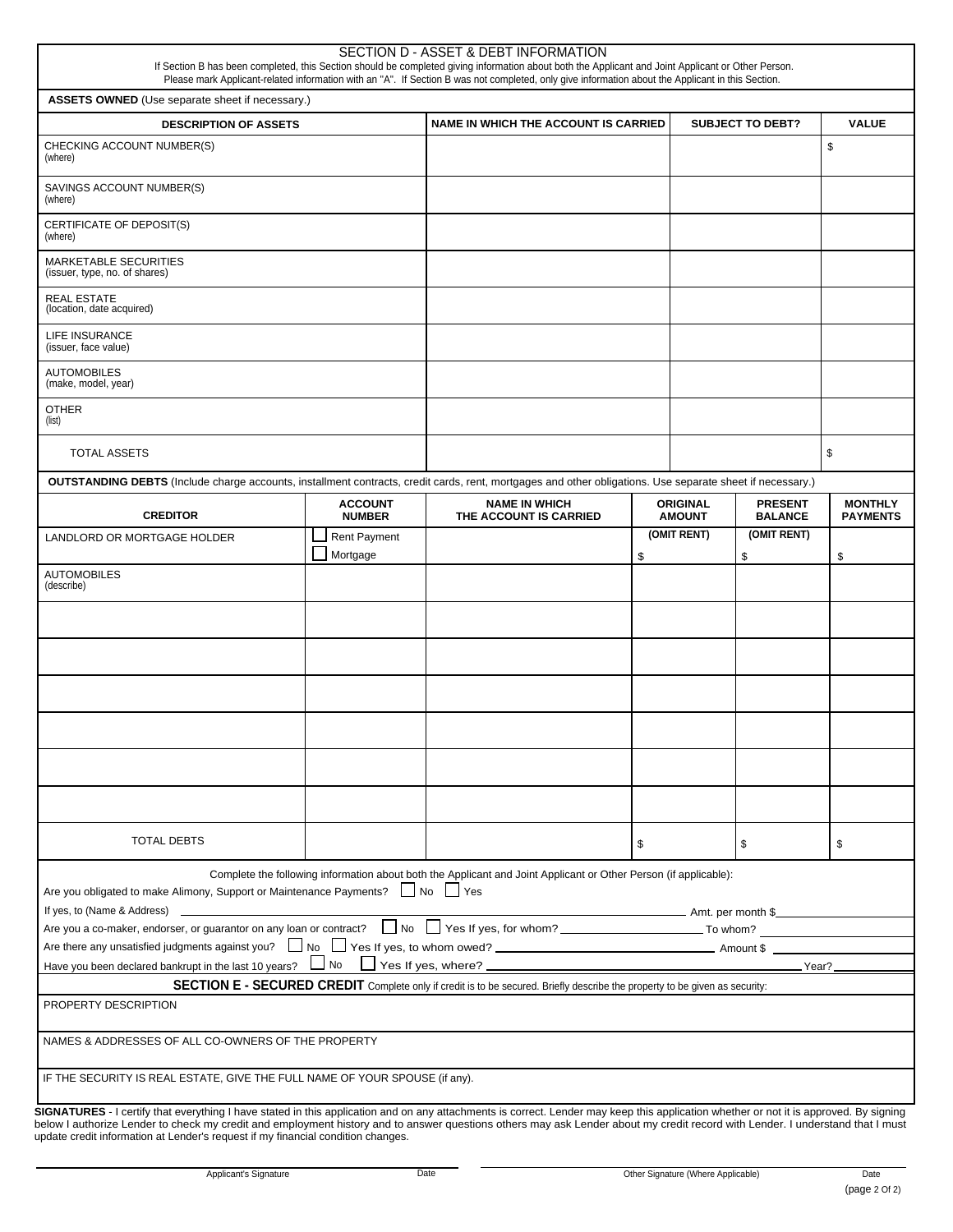# Individual or Joint Credit

( ) I am applying for individual credit in my own name and I am relying on my own income and assets and not the income or assets of another person.

( ) I am applying for individual credit and I am relying on my income or assets, as well as income or assets from other sources.

( ) We are applying for joint credit.

x x

Date Date Date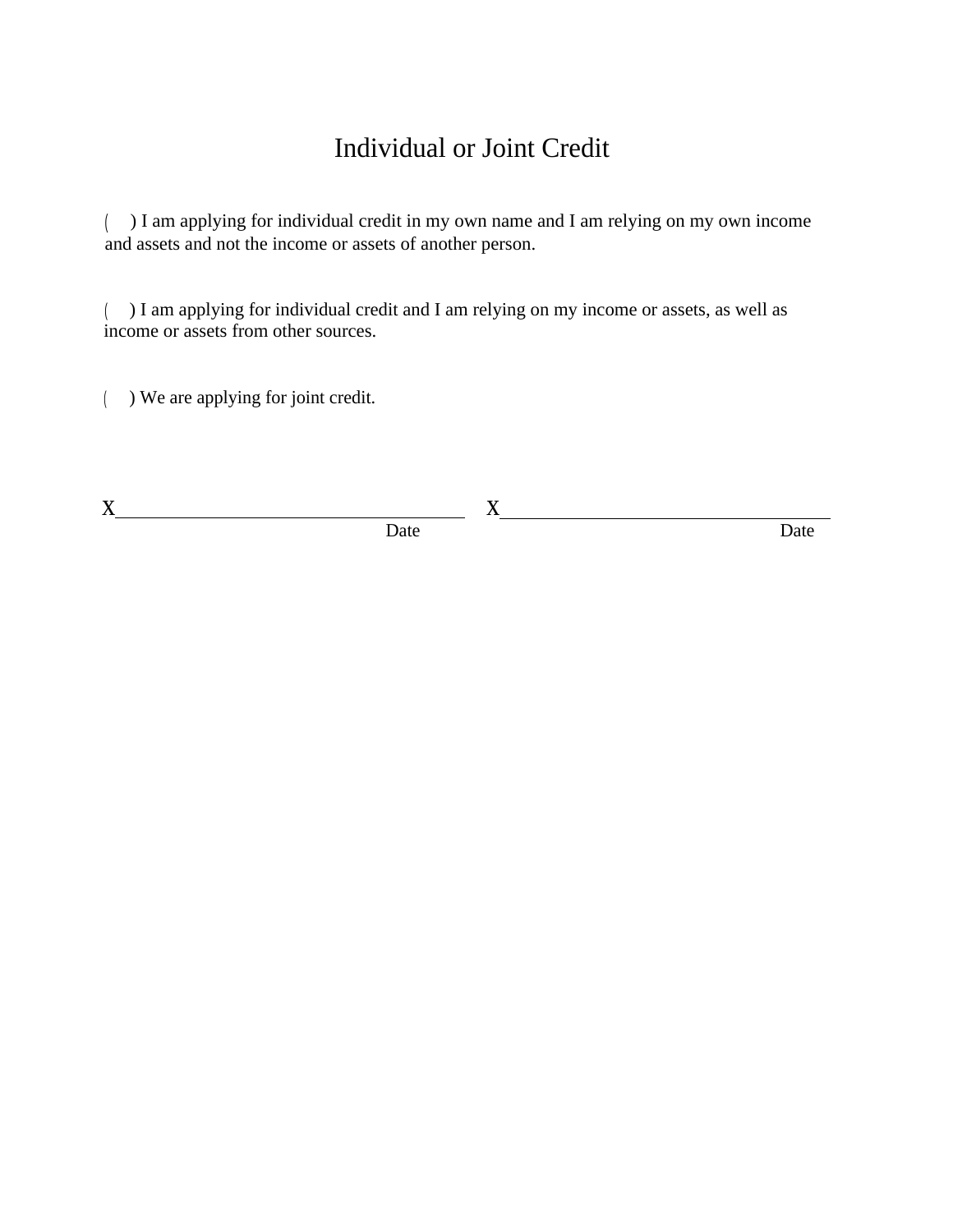### **INSURANCE DISCLOSURE FOR CREDIT APPLICATION**

**Applicant:** 

Lender:

**First National Bank** 414 10th Street Alamogordo, NM 88310

#### **IMPORTANT**

#### DO NOT SIGN THIS FORM UNTIL YOU CAREFULLY READ IT AND UNDERSTAND ITS CONTENT

#### Purpose.

You have submitted an application for a loan. In connection with your loan application, Lender may be soliciting, offering to sell, or will sell you an insurance product or annuity. Federal law requires Lender to provide you with the following disclosures.

#### **Credit Disclosures.**

- $1.$ Lender, as a condition of granting you a loan, cannot require that you purchase an insurance product or annuity from Lender or any of its affiliates.
- Lender, as a condition of granting you a loan, cannot require your agreement not to obtain or prohibit you from obtaining an insurance  $2.$ product or annuity from an unaffiliated entity.

#### Acknowledgment.

BY SIGNING BELOW, I ACKNOWLEDGE THAT I HAVE READ, RECEIVED AND UNDERSTAND THIS INSURANCE DISCLOSURE.

**APPLICANT:** 

X **Applicant** 

**Date**